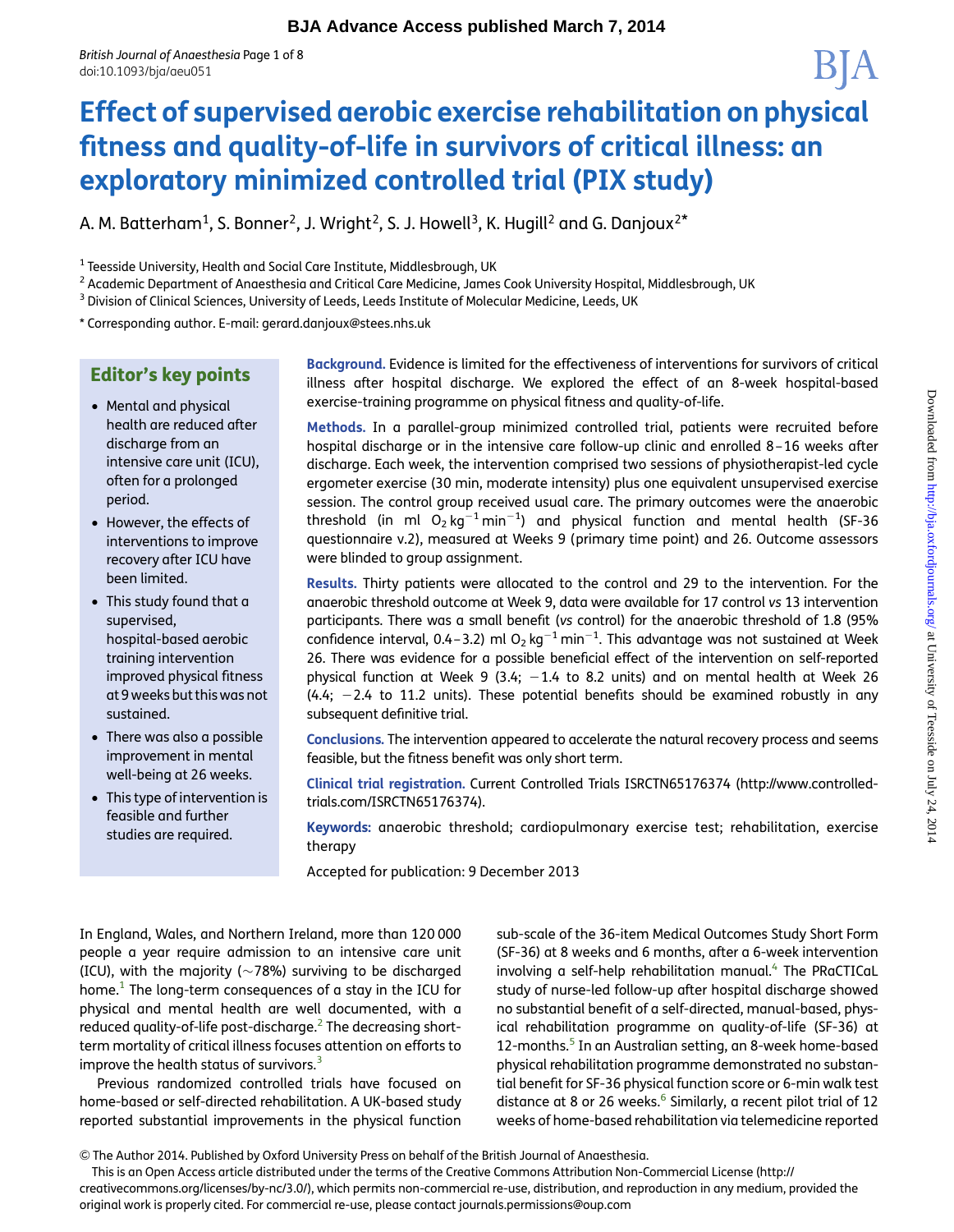comparable substantial improvements in both control and intervention groups on the timed up and go test (an objective measure of ambulation ability).

Clearly, evidence for the effectiveness of interventions for survivors of critical illness after hospital discharge is limited. No studies have examined the effect of a supervised, hospitalbased, aerobic training intervention on a precise, objective marker of aerobic fitness. The anaerobic threshold derived from cardiopulmonary exercise testing represents a salient primary outcome in this regard, as a marker of cardiorespiratory health reflecting the ability to carry out activities of daily living or prolonged exercise without undue fatigue.<sup>89</sup>

The aim of this study, therefore, was to explore the effectiveness of a supervised, hospital-based aerobic exercise-training intervention on the anaerobic threshold and quality-of-life in ICU survivors. We proposed that the intervention would accelerate the natural recovery process in the short term.

## Methods

#### Participants and sample size

Patients admitted to the ICU of one of two large teaching hospitals were invited to participate. Eligible patients were aged 18–65 yr, had received a minimum of 3 days of ventilator support (for the emergency management of trauma or sepsis), and had been discharged home within 6 months of hospital admission. The study exclusion criteriawere the inability to climb a flight of stairs, enrolment in another rehabilitation programme, and medical contraindication to cardiopulmonary exercise testing.[10](#page-7-0) Patients were recruited either before discharge from hospital or in the ICU follow-up clinic. Eligible patients providing written informed consent were enrolled in the study 8–16 weeks after leaving hospital. This time window was deliberately broad to maximize recruitment. The trial was approved by the Newcastle and North Tyneside 1 Research Ethics Committee on January 16, 2008 (ref.: 07/H0906/ 137) and registered with Current Controlled Trials (ref.: ISRCTN65176374).

Given that this was an exploratory trial, a formal sample size estimation is not presented herein. Our target sample size of  $\sim$ 60 patients was chosen to be large enough to be representative of the target population and to provide sufficient information to inform a subsequent definitive trial. $11$ 

#### Study design

This was an exploratory parallel-group minimized controlled trial that compared the effect of an 8-week exercise intervention, delivered after hospital discharge, with current usual care of follow-up by appropriate medical and surgical specialties but no formal rehabilitation programme.

#### Allocation

Participants were allocated to control or intervention arm using minimization to ensure balance between trial arms for potentially important prognostic factors assigned a priori.<sup>[12](#page-7-0)</sup> We minimized on three factors; age (18 –39 vs 40–65 yr), sex, and cause of entry to ICU (sepsis vs trauma). Allocation was concealed from those assessing eligibility and recruiting patients, with eligible patients allocated remotely via e-mail by the trial statistician. Importantly, the research nurses in charge of recruitment were unaware of the specific minimization factors being used and so could not deduce future group assignments by keeping track of the past-allocations to control or intervention groups. Minimization was performed using the Minim software<sup>[13](#page-7-0)</sup> with a 1:1 allocation ratio and equal weighting for the three minimization factors. Participants could not be blinded to the group assignment, but outcome assessors were.

#### Intervention

The exercise intervention consisted of two hospital-based, physiotherapist-led supervised sessions per week. Participants were encouraged to add one unsupervised session each week of the same duration and intensity (e.g. a 30-min walk at a moderate pace). During the supervised sessions, participants exercised individually or in pairs for 40 min (including 5 min each of warm-up and cool-down) on a cycle ergometer (Life Fitness C Series C9i/C7i Exercise Bike, Life Fitness, Ely, UK). The exercise intensity was equivalent to levels 12–14 on the 6–20-point Borg scale of perceived exertion.<sup>14</sup> This intensity corresponds to moderate exercise, in which participants feel that the exertion is 'somewhat hard', and closely approximates the intensity at the anaerobic threshold.<sup>15</sup> The pedal resistance was increased progressively over the course of the intervention in line with improvements in fitness to maintain the same relative intensity (perceived exertion) throughout.

#### Outcome measures

The primary outcomes were the relative oxygen consumption at the anaerobic threshold (assessed during a cardiopulmonary exercise test on a cycle ergometer) and health-related quality-of-life using the SF-36 (version 2, UK norm-based) physical function and mental health sub-scales.[16](#page-7-0) Of these, we define the anaerobic threshold as the outcome of main interest and importance, as it is a precise objective measure free from the threat of 'ascertainment bias' inherent in patientreported outcomes. Data were collected after group allocation (before the start of the intervention period: baseline), at Week 9 (after the 8-week intervention), and at 26 weeks after randomization (18 weeks after the end of the intervention period). The time point of primary interest was Week 9. Baseline measureswere secured 8 and 16weeks post-hospital discharge.

Secondary outcomes secured at each time point were peak oxygen uptake, additional quality-of-life measures using the EuroQol-5D (EQ-5D) index (UK time trade-off value set) and 100 mm visual analogue scale, $17$  and mood disorder using the Hospital Anxiety and Depression Scale.<sup>[18](#page-7-0)</sup> Also, at the time of recruitment to the study, participants were asked to estimate their pre-morbid quality-of-life using the SF-36 instrument.

#### Cardiopulmonary exercise tests

The cardiopulmonary exercise tests were conducted on a cycle ergometer (Lode Corrival; BV Medical Technology, Groningen,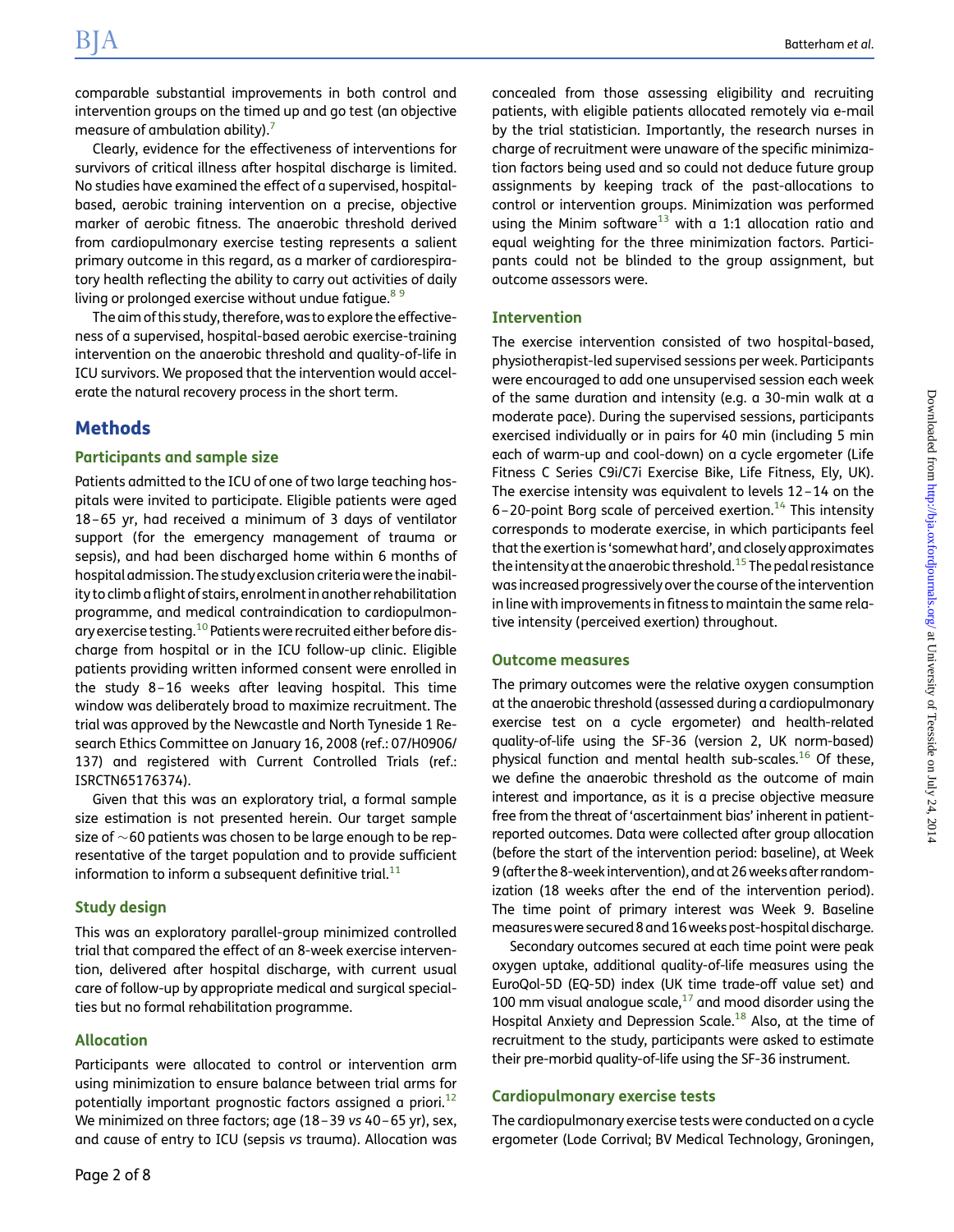<span id="page-2-0"></span>The Netherlands) using the MedGraphics Ultima gas exchange system (Tewkesbury, UK), according to the guidelines of the American Thoracic Society/American College of Chest Physicians.[10](#page-7-0) The participants performed 3 min of unloaded cycling at 60 rpm, after 3 min of resting habituation on the cycle ergometer. The pedal resistance was then increased steadily to increase the workload at between 10 and 20 W per minute, with the aim of attaining the participant's predicted maximum exercise level in  $\sim$  10 min. Participants exercised to volitional exhaustion.

The anaerobic threshold (V-slope method $19$ ) and peak oxygen uptake were read independently from each test by two investigators (G.D. and S.J.H.). When there was disagreement, the readers examined the test output in detail together and reached a consensus. The graphs of  $VO<sub>2</sub>$  and  $VCO<sub>2</sub>$  against time were first examined to confirm that the VCO<sub>2</sub> was consistently less than the VO<sub>2</sub> before the start of exercise. If not, the participant was judged to have been hyperventilating before the start of exercise. In these circumstances. the observed anaerobic threshold is an artifactually low pseudothreshold<sup>20</sup> and was therefore recorded as 'indeterminate'.

#### Data analysis

The effect of the intervention was evaluated using an analysis of covariance (multiple regression) model. The Week 9 or 26 outcome was the dependent variable and trial arm (intervention and control) was the independent variable. The baseline value of the outcome, the three minimization variables, and study site were included as covariates. This model provides the difference between groups for the outcome in question, accounting appropriately for any chance imbalance between arms at baseline. $21$  The minimization factors (age, sex, and cause of entry to ICU) must be included as covariates in the analysis for valid estimation of the intervention effect.<sup>[22](#page-7-0)</sup> It is also recommended that the study site be included in the analysis as a fixed effect, as ignoring site differences results in less precise estimates of the intervention effect (wider confidence intervals). $23$  For the physical function outcome, baseline mental health score was included as an additional covariate, as mental health is a non-specific predictor of outcome in this context.<sup>24, 25</sup> That is, poorer mental health is associated with worse physical function in both groups, and by chance baseline mental health was higher in the control group; Table 1.

For the primary outcomes, patients with data available for Week 9 or 26 but with missing baseline data were included in the analysis to avoid violating the intention-to-treat prin- $\text{ciple.}^{26}$  $\text{ciple.}^{26}$  $\text{ciple.}^{26}$  This issue arose for the anaerobic threshold outcome, for which there were five such patients (three control, two intervention) at Week 9 and seven (three control, four intervention) at Week 26. These patients had participated as planned in the study but it so happened that their anaerobic threshold was considered to be indeterminate when the baseline cardiopulmonary exercise test was read. This problem was addressed by imputing the missing baseline values before conducting the main analysis. This method involves predicting the

Table 1 Sample baseline characteristics. Data are mean (sp) unless stated; the median and inter-quartile range (IQR) are presented for grossly skewed variables. APACHE, acute physiology and chronic health evaluation; ICNARC, Intensive Care National Audit and Research Centre; ICU, intensive care unit; LOS, length of stay; AT, anaerobic threshold; PF, physical function sub-scale; MH, mental health sub-scale; VAS, visual analogue scale; HADS, hospital anxiety and depression scale. For AT, n=21 control: 15 intervention. For peak oxygen uptake, HADS, EQ-5D, SF-36 PF, and timing of baseline measures post-discharge variables,  $n=25$  control: 21 intervention. For SF-36 MH,  $n=25$  control: 20 intervention. Additional details on specific reasons for ICU admission and comorbidities are provided in [Supplementary Table S1](http://bja.oxfordjournals.org/lookup/suppl/doi:10.1093/bja/aeu051/-/DC1)

| Variable                                                          | Control ( $n=30$ )     | Intervention ( $n = 29$ ) |
|-------------------------------------------------------------------|------------------------|---------------------------|
| Age in years [mean (range)]                                       | $40.5(19-60)$          | $42.7(18-65)$             |
| Sex (number female/male)                                          | 11/19                  | 10/19                     |
| Diagnosis (number with trauma/sepsis)                             | 13/17                  | 15/14                     |
| APACHE-II                                                         | 16.4(7.8)              | 15.9(7.9)                 |
| <b>ICNARC</b> physiology score                                    | 23.2(9.5)              | 18.4 (8.2)                |
| ICU LOS (days) [median (IQR)]                                     | $15(7-23)$             | $15(10-23)$               |
| Total hospital LOS (days) [median (IQR)]                          | $35(26-50)$            | $45(31-93)$               |
| Timing of baseline measures post-hospital discharge (weeks)       | 11.1(2.6)              | 10.3(1.9)                 |
| Number of ventilator days [median (IQR)]                          | $10(5-19)$             | $12(8-18)$                |
| AT (ml O <sub>2</sub> kg <sup>-1</sup> min <sup>-1</sup> )        | 10.4(2.8)              | 10.4(3.5)                 |
| <b>SF-36 PF</b>                                                   | 37.4 (13.1)            | 36.7 (13.2)               |
| <b>SF-36 MH</b>                                                   | 48.8 (11.6)            | 43.0 (13.1)               |
| SF-36 PF pre-morbid estimate                                      | 50.0 (10.9)            | 50.0 (12.2)               |
| SF-36 MH pre-morbid estimate                                      | 50.0(12.1)             | 48.7 (11.6)               |
| Peak oxygen uptake (ml $O_2$ kg <sup>-1</sup> min <sup>-1</sup> ) | 17.7(6.9)              | 17.8(7.7)                 |
| EQ-5D index [median (IQR)]                                        | $0.725(0.516 - 0.814)$ | $0.689(0.258 - 0.822)$    |
| EQ-5D VAS                                                         | 64 (23)                | 61 (26)                   |
| HADS-Anxiety [median (IQR)]                                       | $7.0(2.5 - 11.0)$      | $7.0(4.0-12.0)$           |
| HADS-Depression [median (IQR)]                                    | $3.0(1.0 - 7.5)$       | $5.0(2.0-8.5)$            |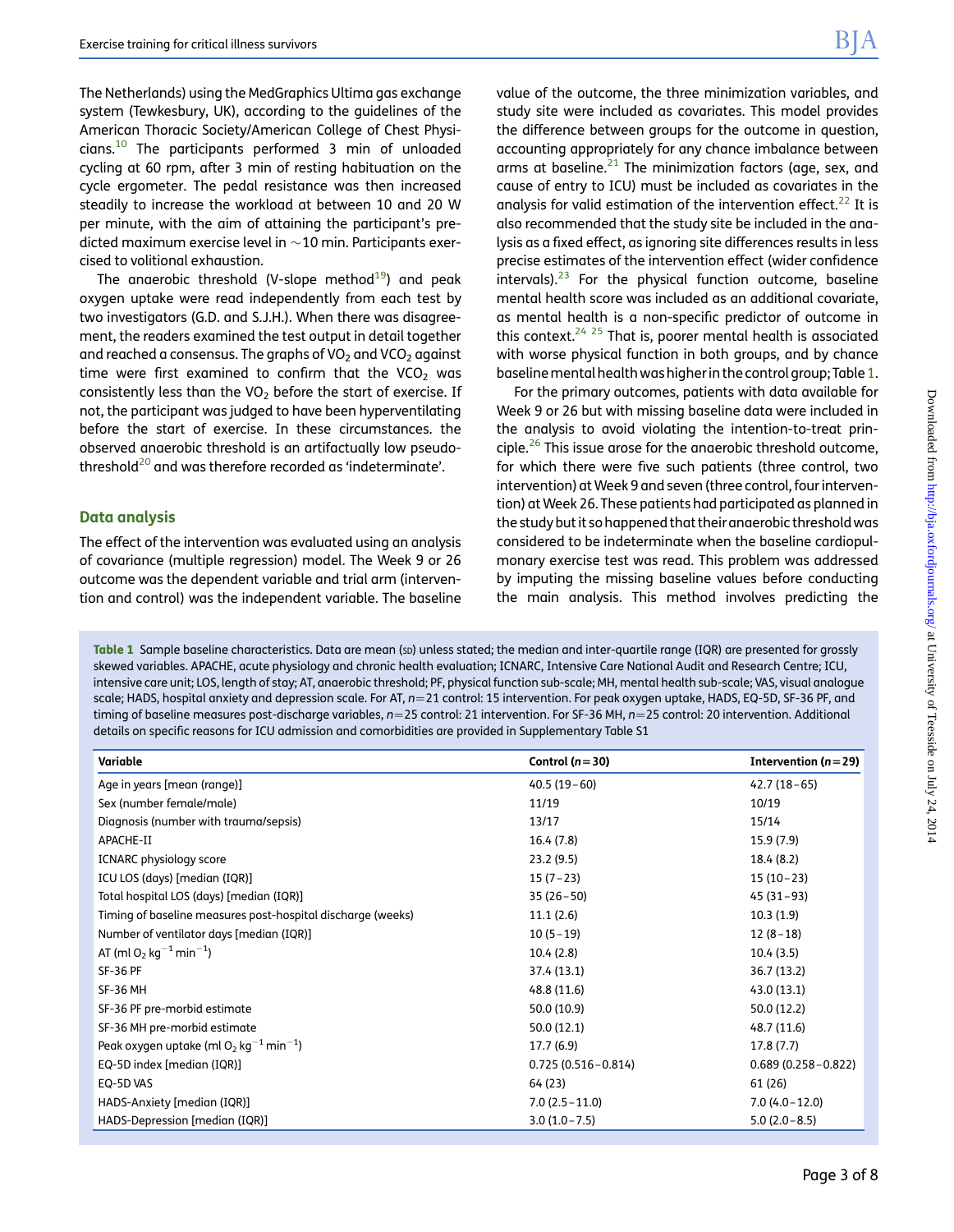<span id="page-3-0"></span>missing baseline values from the other covariates in the model (excluding treatment arm) using linear regression.<sup>[27](#page-7-0)</sup> The treatment effect (intervention minus control) is presented with its 95% confidence interval. Analyses were conducted using the Stata<sup>®</sup> software (version 12.1, Stata Corp., College Station, TX, USA). Residual plots were inspected to confirm that models were correctly specified. In line with expert recommendations, we make no adjustments herein for multiple comparisons. $^{28}$  $^{28}$  $^{28}$ 

# Results

The participant flow through the trial is illustrated in Figure 1.

Recruitment took place between June 2008 and November 2010, with 26-week follow-up measures completed by May 2011. The trial terminated at the end of the grant funding period with the target sample size approximated. Baseline characteristics for each arm of the trial are given in Table [1](#page-2-0). Additional details on specific reasons for ICU admission and comorbidities are provided in the [Supplementary material](http://bja.oxfordjournals.org/lookup/suppl/doi:10.1093/bja/aeu051/-/DC1). The groups were well-balanced at baseline for the majority of variables.

There were small-moderate chance imbalances for the Intensive Care National Audit and Research Centre (ICNARC) physiology score, the SF-36 mental health sub-scale score,

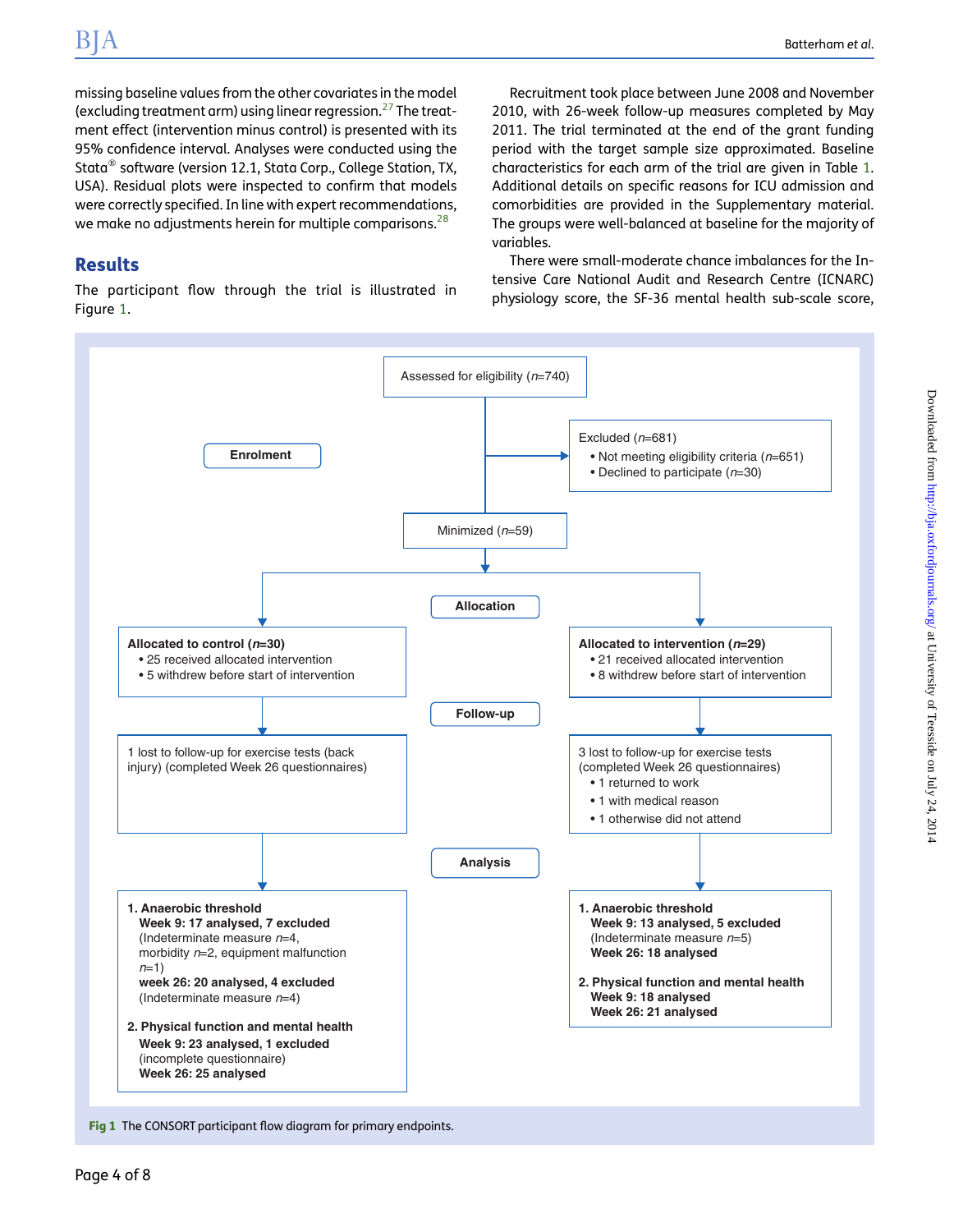<span id="page-4-0"></span>and total hospital length of stay. The mean ICNARC physiology score in the control group was around half a standard deviation (sp) higher than the population average,<sup>[1](#page-6-0)</sup> whereas that in the intervention arm was more typical of the ICU patient population. Similarly, the mean SF-36 mental health sub-scale score was approximately half an sp higher in the control arm vs the intervention group. The median total hospital length of stay was 10 days longer in the intervention group vs control.

Approximately half of those receiving the intervention completed all 16 supervised exercise sessions (mean=12) and all 8 unsupervised sessions (self-reported brisk walking; mean=6). Residual plots for all primary and secondary analyses revealed that linear modelling of untransformed raw data was robust. Table 2 presents the effects of the intervention on the primary outcomes. Analysis was by the original assigned groups.

There were no harms or other unintended effects of the intervention. The analysis of the secondary outcomes is presented in Table 3; we place no inferential emphasis on these results and they are provided as descriptors only.

### Anaerobic threshold outcome

AtWeek 9, therewas a small beneficialmean effect of the intervention on the anaerobic threshold (Table 2) of around half an SD (Table [1](#page-2-0)). However, this advantage was not sustained at the Week 26 time point, where we observed a trivial mean difference between groups of  $<$  1 ml O<sub>2</sub> kg $^{-1}$  min $^{-1}$ .

#### Quality-of-life outcomes

Consistent with the anaerobic threshold outcome, mean self-reported physical function appeared to be higher in the intervention group at Week 9. Table 2 reveals that most of 95% confidence interval lies on the positive side, suggestive of a beneficial effect. However, the confidence interval also reveals that the true population effect could range from a trivial negative (harmful) effect of  $-0.1$  sp to a moderate beneficial effect of 0.6 sp. At Week 26 the mean difference between groups for physical function was negligible. For mental health, there was no substantial difference between groups at Week 9, but a suggestion of a small beneficial effect of the intervention at Week 26. Again, the uncertainty revealed by the confidence interval indicates that the likely range for the true population effect on mental health at this time point is from trivial negative to moderate beneficial.

# **Discussion**

Our main finding is that the intervention resulted in a small beneficial effect on physical fitness (anaerobic threshold) at 9 weeks. The minimum clinically important difference for the anaerobic threshold has yet to be firmly established, but we believe that an increase of this magnitude is a

Table 2 Effects on primary outcomes adjusted for baseline value. The adjusted mean value for each group at each time point is shown, with the numbers analysed in parentheses. AT, anaerobic threshold; PF, physical function sub-scale; MH, mental health sub-scale. \*Also adjusted for baseline SF-36 mental health

| <b>Primary Outcome</b>                                     | Time point (week) | Control                | <b>Intervention</b>    | Difference (95% confidence interval)            |
|------------------------------------------------------------|-------------------|------------------------|------------------------|-------------------------------------------------|
| AT (ml O <sub>2</sub> kg <sup>-1</sup> min <sup>-1</sup> ) | 9                 | 10.7(17)               | 12.5(13)               | $1.8(0.4 - 3.2)$                                |
|                                                            | 26                | 12.1 (20)              | 12.7(18)               | $0.6$ ( $-1.6$ to 2.8)                          |
| SF-36 PF*                                                  | 9                 | 40.1 (23)              | 43.5 (18)              | $3.4$ ( $-1.4$ to 8.2)                          |
|                                                            | 26                | 46.6 (25)              | 46.7(21)               | $0.1$ ( $-6.0$ to 6.2)                          |
| SF-36 MH                                                   | 9<br>26           | 47.9 (23)<br>46.6 (25) | 49.8 (18)<br>51.0 (21) | $1.9$ ( $-3.9$ to 7.7)<br>4.4 ( $-2.4$ to 11.2) |
|                                                            |                   |                        |                        |                                                 |

Table 3 Effects on secondary outcomes adjusted for baseline value. The adjusted mean value for each group at each time point is shown, with the numbers analysed in parentheses. EQ-5D index, EuroQol-5D index (UK time trade-off value set); EQ-5D VAS, EuroQol-5D 100 mm visual analogue scale; HADS-Anxiety, Hospital Anxiety and Depression Scale Anxiety; HADS-Depression, Hospital Anxiety and Depression Scale Depression

| Outcome                                                           | Time point (weeks) | Control   | Intervention | Difference (95% confidence interval) |
|-------------------------------------------------------------------|--------------------|-----------|--------------|--------------------------------------|
| Peak oxygen uptake (ml $O_2$ kg <sup>-1</sup> min <sup>-1</sup> ) | 9                  | 20.5(21)  | 21.1(18)     | $0.6$ ( $-1.8$ to 3.0)               |
|                                                                   | 26                 | 20.4 (23) | 22.0(21)     | $1.6$ ( $-1.0$ to 4.2)               |
| EQ-5D index                                                       | 9                  | 0.684(23) | 0.700(18)    | $0.016$ ( $-0.104$ to 0.137)         |
|                                                                   | 26                 | 0.712(25) | 0.669(21)    | $-0.043$ ( $-0.174$ to 0.088)        |
| EQ-5D VAS                                                         | 9                  | 70.3 (22) | 70.1 (18)    | $-0.2$ ( $-8.7$ to 8.3)              |
|                                                                   | 26                 | 74.1 (24) | 70.0 (20)    | $-4.1$ ( $-14.9$ to 6.7)             |
| HADS-Anxiety                                                      | 9                  | 6.6(23)   | 6.7(18)      | $0.1$ ( $-1.6$ to 1.8)               |
|                                                                   | 26                 | 7.0(25)   | 6.3(21)      | $-0.7$ ( $-2.9$ to 1.5)              |
| HADS-Depression                                                   | 9                  | 4.9(23)   | 4.1(18)      | $-0.8$ ( $-2.1$ to 0.5)              |
|                                                                   | 26                 | 4.8(25)   | 4.0(21)      | $-0.8$ ( $-2.6$ to 1.0)              |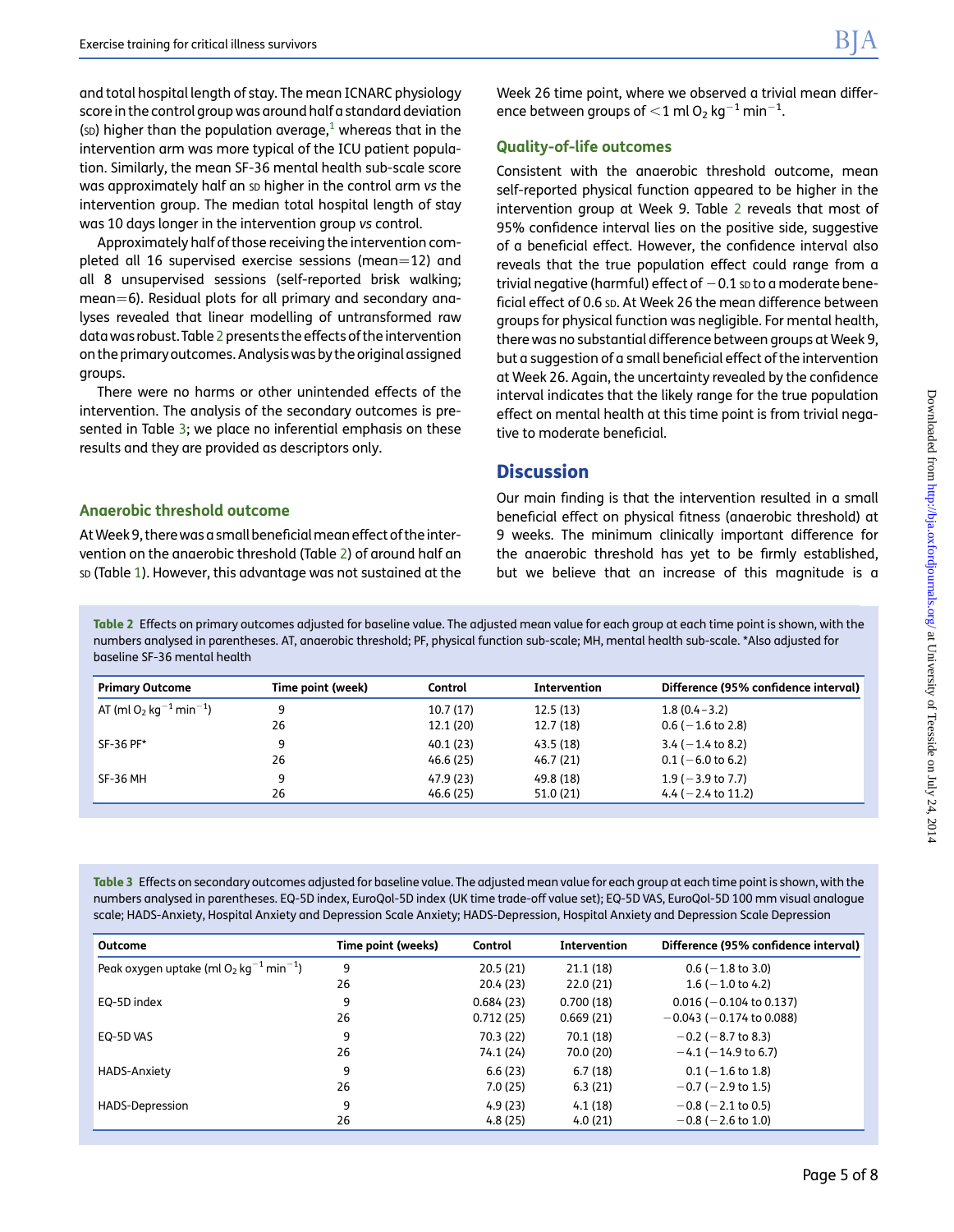clinically meaningful effect. It appears that the exercisetraining programme was sufficient to accelerate the natural recovery process in the short term and superimpose a beneficial physiological adaptation in the intervention group vs controls. This finding contrasts with a recent trial in which no substantial benefit was observed for 6-min walk test distance after a home-based endurance and strength training intervention.<sup>[6](#page-7-0)</sup> Plausible explanations for this difference in results include possibly greater compliance with the intervention and a higher overall intensity of exercise training in our study. It should be noted that the focus of the interven-tion in the Elliott and colleagues<sup>[6](#page-7-0)</sup> study was to optimize functional recovery during the first few months after a critical illness, as participants were recruited—and baseline outcome measures secured—within 1 week of hospital discharge. This time frame contrasts markedly with that in the current study and presents a competing hypothesis for the differences in findings.

The small benefit for anaerobic threshold was not sustained at Week 26. The data suggest that after stopping the intervention at Week 9 the control group essentially caught up with the physical fitness levels of the intervention group, with the latter maintaining their Week 9 fitness. This effect can be seen from the mean anaerobic threshold values in Table [2](#page-4-0) for Week 26; the control group mean is 12.1 ml  $O_2$  kg<sup>-1</sup> min<sup>-1</sup> vs 12.7 ml  $O_2$  kg<sup>-1</sup> min<sup>-1</sup> in the intervention group. A larger trial, with precise objective monitoring of 24-7 physical activity energy expenditure, is required to define and explain any longer term effect of the intervention.

For self-reported physical function, there was a suggestion of a potential small beneficial effect at Week 9, consistent with the small benefit for objectively measured physical fitness; however, our exploratory study was not large enough to define this effect precisely, with a wide confidence interval around the mean observed effect. Again, this possible benefit was not apparent at Week 26, with similar mean physical function scores in both groups. This finding provides further support for our contention that the intervention is of most benefit for physical fitness/function in the short term, accelerating the natural recovery process; byWeek 26 the groups are essentially equivalent as natural recovery prevails.

Our results revealed the importance of adjusting for any group differences in mental health when evaluating the effect of interventions on self-reported physical function. It has been shown that patients with worse mental health report more physical limitations, even after adjustment for ob-jectively measured physical function.<sup>[25](#page-7-0)</sup> Failure to adjust for the substantially higher baseline mental health score observed in the control group would bias the effect on physical function in favour of the control group, thus masking the true effect of the intervention. Indeed, re-running the analysis without baseline mental health as a covariate reduced the mean effect on self-reported physical function (intervention minus control) from a possibly small beneficial effect of 3.4 units (Table [2\)](#page-4-0) to a trivial 1.1 units. We, therefore, urge investigators to account for self-reported mental health when comparing groups for self-reported physical function.

Interestingly, there was a suggestion of a potential small beneficial effect for self-reported mental health at Week 26, though again this effect was not precisely defined, as indicated by the relatively wide confidence limits. The intervention was stopped at Week 9, at which point there was apparently no substantial benefit for mental health. Complexity theory indicates that we should not expect the effects of interventions to be im-mediate or linear.<sup>[29](#page-7-0)</sup> Indeed, beneficial effects on mental health might not manifest until the participants are no longer frequenting the clinical hospital setting in which they experienced their ICU stay. Further investigation of this potential 'delayed effect' of the intervention on mental health is warranted in a large definitive trial.

Comparing our quality-of-life findings with previous trials is difficult because of different methods and follow-up durations. Only one trial has shown substantial improvements in self-reported physical function, observed at 8 weeks and 6 months.<sup>4</sup> However, in that study it appears that pre-intervention physical function was not assessed and the equivalence of the groups at baseline is therefore unknown, potentially confounding the results.

It is important to acknowledge limitations to our study. First, this is an exploratory trial and the sample size is small leading to imprecision in estimation of some of the intervention effects. Secondly, there were substantial missing data. For the variable of primary interest (anaerobic threshold) at the Week 9 time point, follow-up data were available for 30 of 59 patients. Some of this loss to follow-up was beyond our control, including withdrawals before the start of the intervention, return to work, and morbidity (Fig. [1\)](#page-3-0). However, a substantial proportion of Week 9 follow-up data ( $n=9$  patients) was lost because of an indeterminate measure of anaerobic threshold (see Methods section). The anaerobic threshold was also indeterminate at baseline for a small number of patients. This phenomenon occurred because of hyperventilation pre-test, likely consequent to anxiety and/or poor accommodation to the mouthpiece. We might, therefore, have underestimated the amount of habituation required to stabilize the pre-test respiratory exchange ratio below unity in this patient population. Thirdly, there was no specific psychological or cognitive component to the intervention. Subject to feasibility and cost-effectiveness concerns, multicomponent interventions involving cognitive, physical, and functional training might be effective for targeting the post-intensive care syndrome broadly.<sup>[7](#page-7-0)</sup> Fourthly, our eligibility criteria restricted the sample to patients admitted to the ICU with either sepsis or trauma. The effect of our intervention on a more diverse critical illness population is unknown and should be examinedin a definitive trial.Fifthly, partlyattributable to oureligibilitycriteria, our sample is relatively young comparedwith the general mean age of patients admitted to ICU of 61 yr. $^1$  The effect of our intervention—and compliance to it—in an older patient population is uncertain, and should also be evaluated in a definitive trial. Sixthly, the exercise intensity was prescribed using the patients' perceived exertion. Although the rating of perceived exertion and physiological measures of exercise intensity are strongly correlated, and the rating of 12–14 adopted in the current study is broadly coincident with the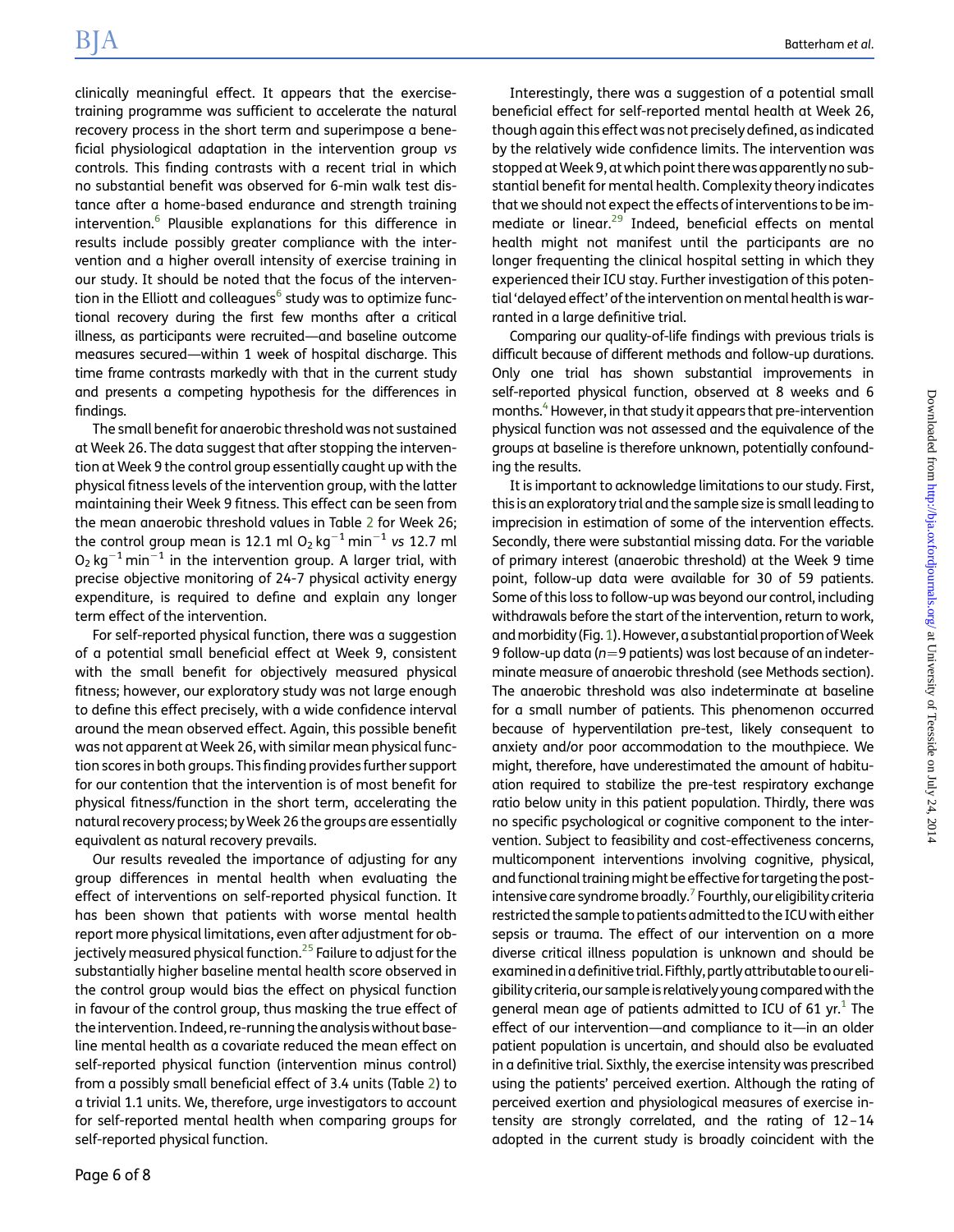<span id="page-6-0"></span>intensity at the anaerobic threshold, $15\,30$  patients might have been exercising below, at, or less likely above this threshold. Future studies should seek to confirm the fidelity of the exercise intervention using objective physiological measures in addition to ratings of perceived exertion. Seventhly, there were smallmoderate chance imbalances between groups at baseline for the ICNARC physiology score and total hospital length of stay. However, these variables were not included as covariates in the analysis as neither was predictive of any of the outcomes. The fact that these variables are not prognostic is possibly because patients discharged from hospital are at a broadly similar level of recovery irrespective of how sick they were to begin with (ICNARC) or their total length of stay. Finally, we acknowledge that there are many other potentially relevant outcome variables useful in determining functional recovery from critical illness, and these must be considered for any future definitive trial. For example, with 10–12 days of artificial ventilation, it is likely that a substantial proportion of patients would have experienced a degree of acutelung injury. Therefore, outcome data on resting and exercise respiratory parameters might be useful. Muscle strength and power would also be relevant outcomes, because of the muscle wasting consequent to critical illness.<sup>[31](#page-7-0)</sup> In this regard, a more broadly focused intervention package, incorporating resistance training and aerobic training, might be more effective for functional recovery.

The intervention was well-tolerated, compliance was good, and implementing the exercise-training programme appears feasible. Further research is needed to build on the encouraging results of this exploratory trial. More sustainable fitness benefits might accrue with an intervention longer than 8 weeks. Alternatively, as the time course of adaptation in anaerobic threshold was not explored in the current study, future work should address this issue to see whether an intervention shorter than 8 weeks would be effective. Potentially, a short intervention could be delivered intermittently to maximize benefit over the longer term (e.g. 2–4 weeks on, 2–4 weeks off). Lower volume, higher-intensity interventions should also be explored, subject to due safety considerations in this heterogeneous patient population. The programme of research should address the level of habituation required to cardiopulmonary exercise testing in this patient population to prevent missing data for the anaerobic threshold because of pre-test hyperventilation. In addition, more work is required to help determine the optimum multicomponent intervention package (cognitive, psychological, physical, and functional) to maximize effectiveness and cost-effectiveness.

Finally, the current study focused exclusively on rehabilitation after hospital discharge. An emerging body of work is also examining the effectiveness of early mobilization and physical rehabilitation within the  $ICU^{32}$  $ICU^{32}$  $ICU^{32}$  and research is needed to address the need for a tailored and integrated care package both pre- and post-discharge from hospital.<sup>[33](#page-7-0)</sup>

# **Conclusions**

We have shown that an 8-week supervised hospital-based aerobic exercise rehabilitation programme led to a small benefit in physical fitness that accelerated the natural recovery process in the short term. The results are encouraging and support the need for an iterative programme of work to develop and evaluate the effectiveness and cost-effectiveness of interventions for ICU survivors.

# Supplementary material

Supplementary material is available at British Journal of Anaesthesia [online.](http://bja.oxfordjournals.org/lookup/suppl/doi:10.1093/bja/aeu051/-/DC1)

# Authors' contributions

A.M.B. drafted the manuscript, contributed to the design of the study, and performed the statistical analyses. Original study concept was by S.B. and G.D. G.D. was Chief Investigator for the project, S.B. was Principal Investigator (PI) at James Cook University Hospital and S.J.H. was PI at Leeds General Infirmary. All the authors contributed to the critical revision of the manuscript for important intellectual content and read and approved the final manuscript.

# Acknowledgements

The views expressed are those of the authors and not necessarily those of the NHS, the NIHR, or the Department of Health. Thanks are attributable to the following individuals for making a substantial contribution to the manuscript or providing support for equipment: Alistair Fale (patient identification); Phillip Howard, and Fiona Keery (data collection and patient monitoring); Louise Cawthorn, Karen Griffiths, and Susannah Howard (patient recruitment and administration); Victoria Goodridge (trial management); James Cook University Hospital Volunteers Services (charitable purchase of the cardiopulmonary exercise test equipment); Life Fitness, UK (donation of the equipment for the exercise training).

# Declaration of interest

None declared.

## Funding

This work was funded by the National Institute for Health Research (NIHR) under its Research for Patient Benefit (RfPB) Programme (grant reference number PB-PG-0407-13274).

## References

- 1 Intensive Care National Audit and Research Centre. Case Mix Programme Casemix and Outcome Summary Statistics 2011–12. Available from [https://www.icnarc.org/documents/Summary%](https://www.icnarc.org/documents/Summary%20statistics%20-%202011-12.pdf) [20statistics%20-%202011-12.pdf](https://www.icnarc.org/documents/Summary%20statistics%20-%202011-12.pdf) (accessed 1 August 2013)
- 2 Desai SV, Law TJ, Needham DM. Long-term complications of critical care. Crit Care Med 2011; 39: 371–9
- 3 Needham DM, Davidson J, Cohen H, et al.Improving long-term outcomes after discharge from intensive care unit: Report from a stakeholders' conference. Crit Care Med 2012; 40: 502–9
- 4 Jones C, Skirrow P, Griffiths RD, et al. Rehabilitation after critical illness: a randomized, controlled trial. Crit Care Med 2003; 31: 2456–61